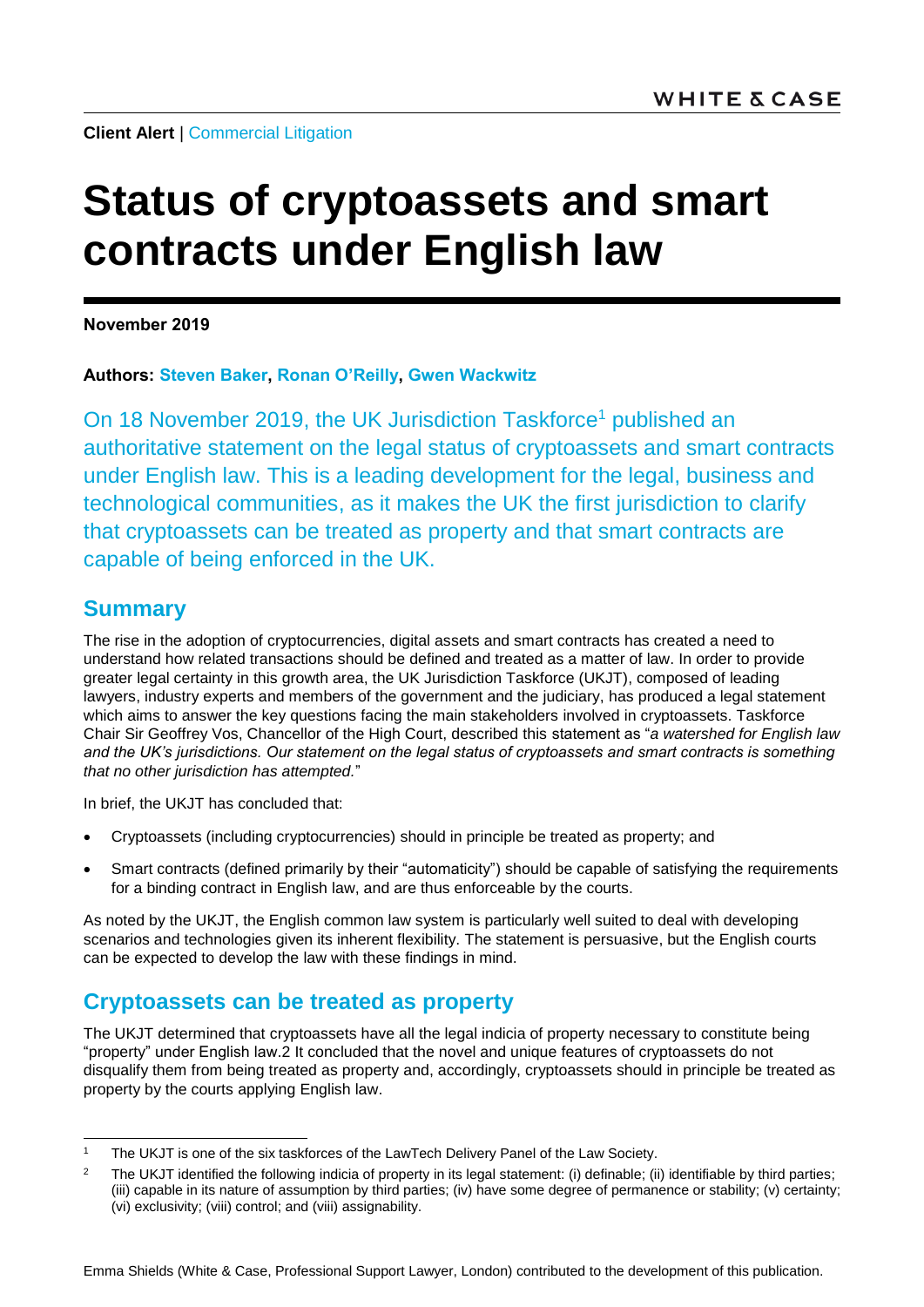This view sits comfortably with a recent ruling of the Singapore International Commercial Court in *B2C2 v Quoine*, which was one of the first instances where a court applied contractual principles and trust law to a case involving cryptocurrency trading (see update [here\)](https://www.whitecase.com/publications/alert/cryptocurrencies-property-trust-and-mistake).

The characterisation of cryptoassets as property is of importance because proprietary rights, in contrast to personal rights, are recognised against the whole world. These rights are of particular significance in an insolvency, where they generally have priority over claims by creditors, and when seeking to recover something that has been lost, stolen or unlawfully taken (i.e. in cases of fraud and theft). Another important implication is that certain types of security (mortgages and equitable charges) can be created over cryptoassets, making them a useful asset for companies/individuals seeking to raise capital.

However, despite being defined as property, the UKJT also concluded that cryptoassets are not "things in possession" as due to their virtual and intangible nature they are not capable of being possessed. This means that cryptoassets:

- do not constitute "goods" for the purposes of the Sale of Goods Act 1979;
- cannot be the object of a bailment as this inherently requires the transfer of possession; and
- cannot have certain types of security granted over them (e.g. pledges and liens).

The UKJT also touched on the interesting and complex question of how a court would determine whether English law governs the proprietary aspects of dealings in cryptoassets. It reached no conclusion on this but observed that this issue would be best resolved by legislation, together with international cooperation. The UKJT highlighted some factors that may be relevant when assessing this question, which will likely provide helpful guidance to the courts.<sup>3</sup>

#### **Smart contracts are enforceable**

The UKJT's second key conclusion is that smart contracts are capable of satisfying the requirements for a binding contract under English law and are thus enforceable by the courts. A smart contract consists of selfexecuting electronic instructions drafted in electronic code, using blockchain technology as a platform. While the UKJT did not establish a precise definition of a smart contract, it noted that the defining feature was the contract's automaticity, *i.e*., that a smart contract is performed (at least in part) automatically and without the need for human intervention. This characteristic, according to the UKJT, is not a good reason for treating smart contracts differently to conventional contracts.

In its statement, the UKJT noted that English law does not normally require contracts to be in any specific form and that contract law is concerned with the enforcement of promises. Consequently, so long as the defining features are present (offer, acceptance, the intention to be legally bound and consideration) the rules of contract law should equally apply to smart contracts.

The UKJT also observed that the role of contractual interpretation for smart contracts written wholly in computer code will be limited as the language (in this case code) typically will be clear and unambiguous, although issues may arise where a program is ill-defined. A further welcome clarification by the UKJT was its view that the statutory requirements for a signature on a contract can be met by techniques such as private key encryption.

#### **Comment**

The UK is the first jurisdiction to produce an authoritative statement on these issues. While these findings have no binding legal force and have yet to be tested by the English courts, they are likely to be treated as persuasive authority, particularly when the courts have yet to consider these issues substantively. The UKJT's legal statement should also provide comfort to stakeholders using cryptoassets and smart contracts and may well lead to an increase in their use.

l

 $3$  The factors are: (a) whether any relevant off-chain asset is located in England and Wales; (b) whether there is any centralised control in England and Wales; (c) whether a particular cryptoasset is controlled by particular participant in England and Wales (because, for example, a private key is stored here); and (d) whether the law applicable to the relevant transfer (perhaps by reason of the parties' choice) is English law.